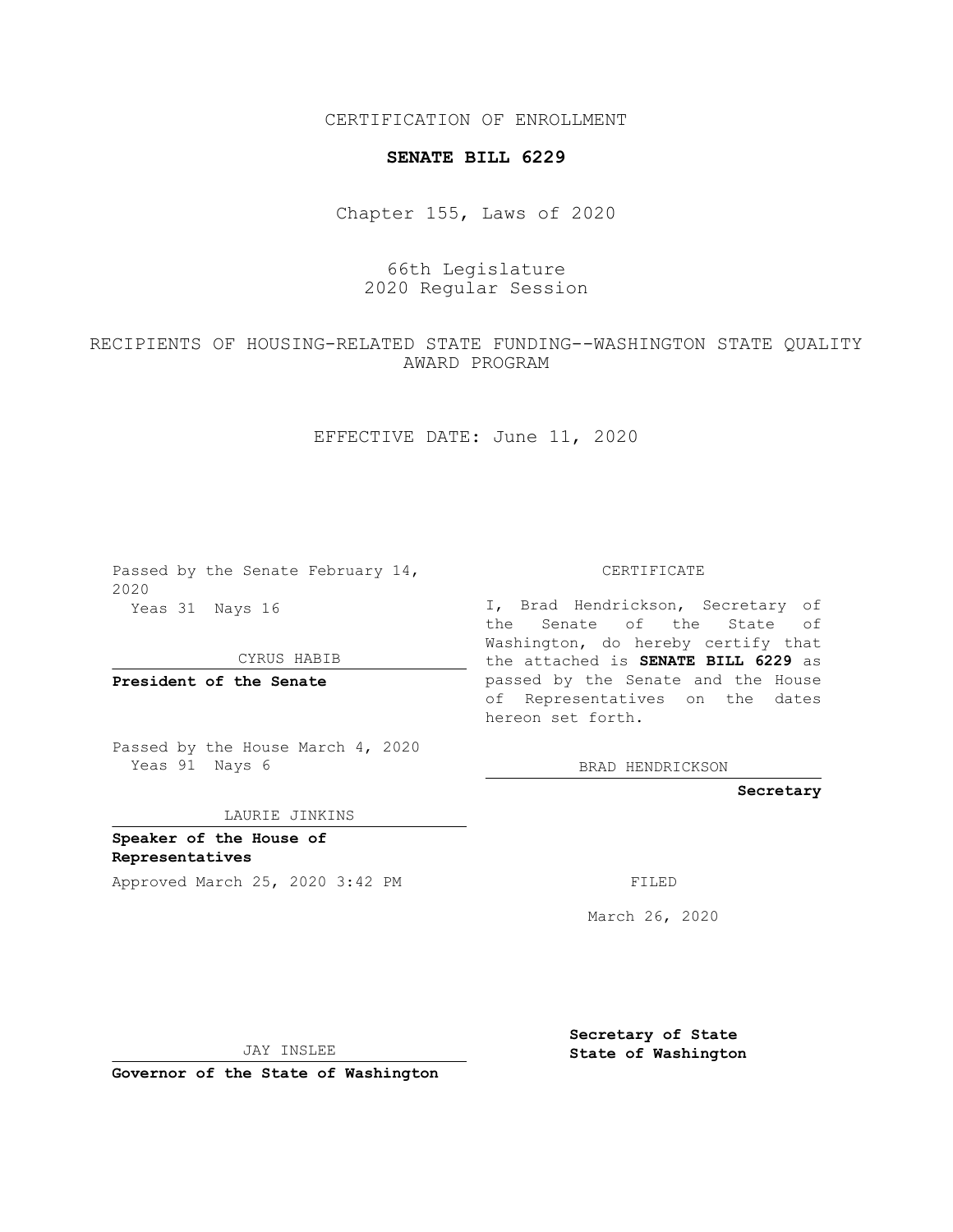## **SENATE BILL 6229**

Passed Legislature - 2020 Regular Session

**State of Washington 66th Legislature 2020 Regular Session**

**By** Senators Kuderer and Wilson, C.; by request of Department of Commerce

Prefiled 01/10/20. Read first time 01/13/20. Referred to Committee on Housing Stability & Affordability.

1 AN ACT Relating to streamlining reporting for recipients of 2 housing-related state funding by removing Washington state quality 3 award program requirements; and amending RCW 43.185C.210.

4 BE IT ENACTED BY THE LEGISLATURE OF THE STATE OF WASHINGTON:

5 **Sec. 1.** RCW 43.185C.210 and 2011 c 353 s 6 are each amended to read as follows:6

 (1) The transitional housing operating and rent program is created in the department to assist individuals and families who are homeless or who are at risk of becoming homeless to secure and retain safe, decent, and affordable housing. The department shall provide grants to eligible organizations, as described in RCW 43.185.060, to provide assistance to program participants. The eligible 13 organizations must use grant moneys for:

14 (a) Rental assistance, which includes security or utility 15 deposits, first and last month's rent assistance, and eligible moving 16 expenses to be determined by the department;

17 (b) Case management services designed to assist program 18 participants to secure and retain immediate housing and to transition 19 into permanent housing and greater levels of self-sufficiency;

20 (c) Operating expenses of transitional housing facilities that 21 serve homeless families with children; and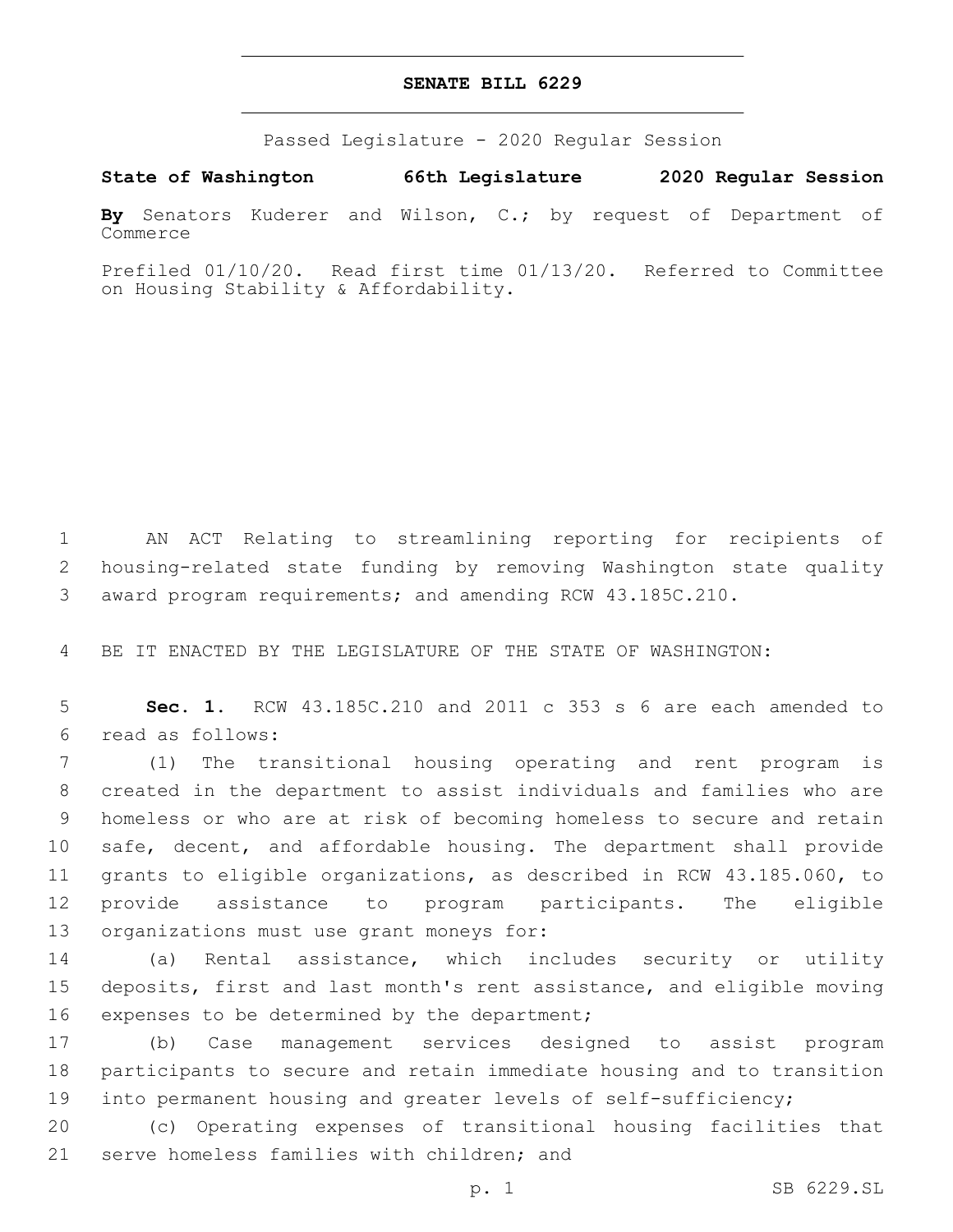(d) Administrative costs of the eligible organization, which must 2 not exceed limits prescribed by the department.

 (2) Eligible to receive assistance through the transitional 4 housing operating and rent program are:

 (a) Families with children who are homeless or who are at risk of becoming homeless and who have household incomes at or below fifty percent of the median household income for their county;

 (b) Families with children who are homeless or who are at risk of becoming homeless and who are receiving services under chapter 13.34 10 RCW;

 (c) Individuals or families without children who are homeless or at risk of becoming homeless and who have household incomes at or 13 below thirty percent of the median household income for their county;

 (d) Individuals or families who are homeless or who are at risk of becoming homeless and who have a household with an adult member 16 who has a mental health or chemical dependency disorder; and

 (e) Individuals or families who are homeless or who are at risk of becoming homeless and who have a household with an adult member who is an offender released from confinement within the past eighteen 20 months.

 (3) All program participants must be willing to create and actively participate in a housing stability plan for achieving permanent housing and greater levels of self-sufficiency.

 (4) Data on all program participants must be entered into and tracked through the Washington homeless client management information system as described in RCW 43.185C.180. For eligible organizations serving victims of domestic violence or sexual assault, compliance with this subsection must be accomplished in accordance with 42 29 U.S.C. Sec. 11383(a)(8).

30 (5)( $(\overline{a})$  Except as provided in (b) of this subsection, beginning in 2011, each eligible organization receiving over five hundred thousand dollars during the previous calendar year from the transitional housing operating and rent program and from sources including: (i) State housing-related funding sources; (ii) the affordable housing for all surcharge in RCW 36.22.178; (iii) the home security fund surcharges in RCW 36.22.179 and 36.22.1791; and (iv) any other surcharge imposed under chapter 36.22 or 43.185C RCW to fund homelessness programs or other housing programs, shall apply to the Washington state quality award program for an independent

p. 2 SB 6229.SL